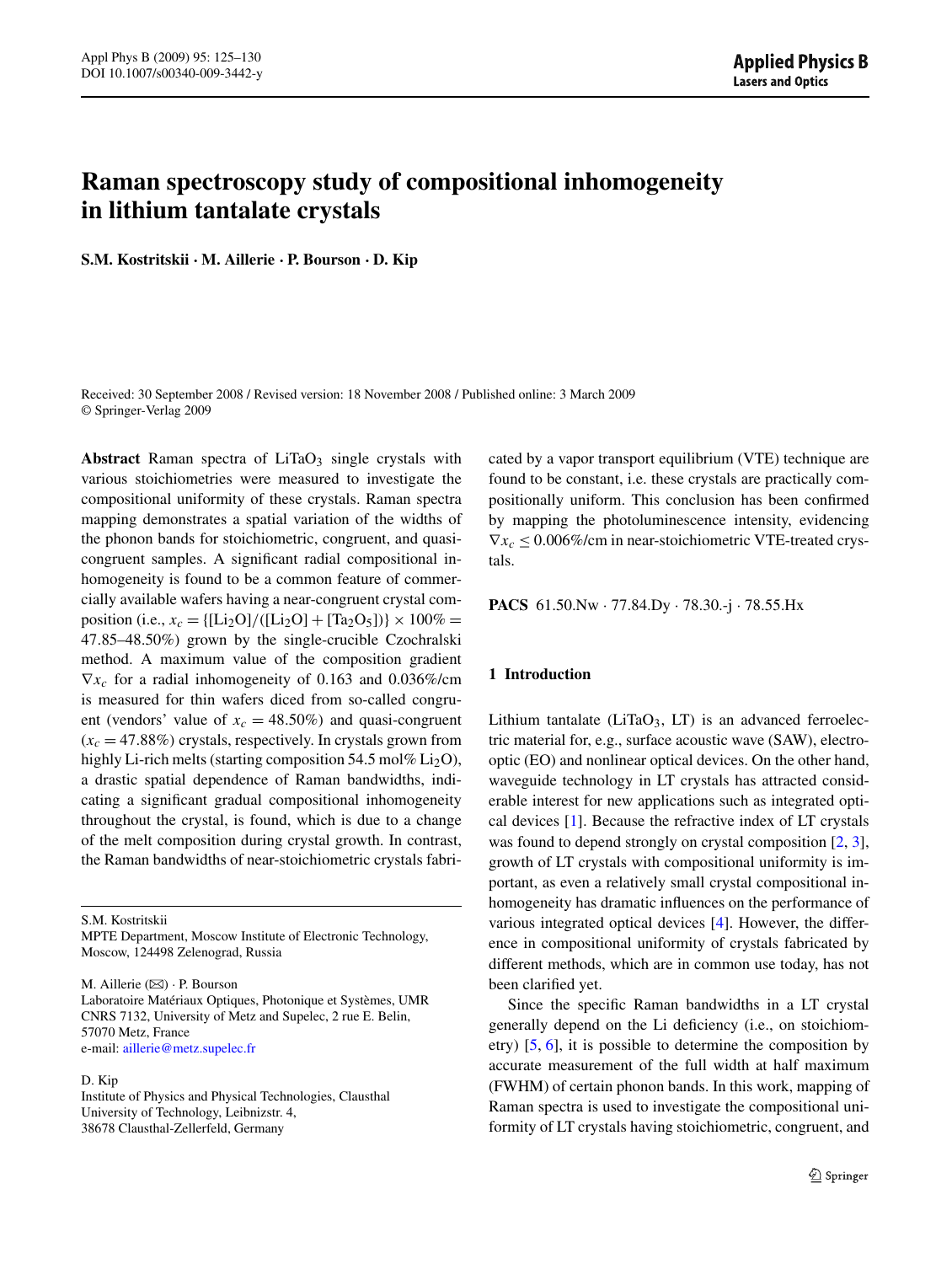quasi-congruent composition. The presence of heterogeneity in a Raman spectra map may be regarded as the evaluation criterion to check the uniformity of stoichiometric composition.

#### **2 Experimental**

Nominally pure LT crystals with different values of their average stoichiometric compositions were characterized by confocal Raman scattering spectroscopy, as the bandwidth of some Raman bands drastically depends on the composition of the respective sample, i.e., on the concentration  $[Li<sub>2</sub>O]$ , or more generally, on the composition parameter defined by  $x_c = \frac{[Li_2O]}{([Li_2O] + [Ta_2O_5])} \times 100\%$  [\[6](#page-5-0)]. Since the photoluminescence (PL) intensity depends on  $x_c$  [[7\]](#page-5-0), the homogeneity of some LT crystals has been checked additionally by PL intensity mapping.

A LabRAM Jobin–Yvon spectrometer has been used for Raman and PL spectra measurements. Radiation of a He–Ne laser (wavelength 632.8 nm) is focused by microscopic objectives (objective used is  $50 \times (NA = 0.75)$  or  $100 \times (NA = 0.75)$ 0*.*90*)*) on the crystal surface. A back scattering scheme is used to detect the Raman signal through a confocal aperture, allowing one to extract the light scattered from an extremely small region (the specific size is of the order of a few  $\mu$ m) of the crystal.

In our study we investigated crystals with different compositions  $x_c$  ranging from 47.2 to 49.97 %, according to specifications provided by the crystal suppliers. It should be noted that we have taken into account the findings reported in [[2\]](#page-5-0), where the congruent composition of LT was determined to be less than or equal to  $47.7 \text{ mol\%~Li}_2\text{O}$ . On the other hand, many researchers reported values ranging from 48.3 to 48.5 mol%  $Li<sub>2</sub>O$  as the true congruent composition (e.g., see  $[3, 8-11]$  $[3, 8-11]$ ), which are called congruent throughout these works. Thus it has been established [\[2](#page-5-0)] that the use of the Czochralski (CZ) growth process and a melt composition of 48.39 mol%  $Li<sub>2</sub>O$  yield crystals with a practically uniform solid composition between 47.85 and 47.88 mol%  $Li<sub>2</sub>O$ , which is explained by the lithium rejection from the growth interface, which is exactly balancing the Li loss at the melt surface. We call these crystals quasi-congruent [[6\]](#page-5-0).

To examine this growth issue, LT wafers were obtained from five different suppliers. The suppliers were Crystal Technology Inc., Ltd., Deltronic Crystal Industries Inc. Ltd., Yamaju Ceramics Co. *(*YCC), Shin-Etsu Chemical Co., and North Crystals Co. Besides these commercially available LT wafers, several experimental samples have been also investigated: (1) *Z*- and *X*-cut plates of nominally pure congruently melting crystals grown from a melt with composition of  $48.50 \pm 0.04$  mol% Li<sub>2</sub>O; (2) *Z*- and *X*-cut plates of nearly stoichiometric (49.97  $\pm$  0.01 mol% Li<sub>2</sub>O) LT single crystals fabricated by the crystal growth team of Osnabrück University, using the vapor transport equilibration (VTE) technique  $[8, 9]$  $[8, 9]$  $[8, 9]$  $[8, 9]$ ; and  $(3)$  bulk samples of a crystal grown from a highly Li-rich melt (initial melt composition 54.5 mol% of  $Li<sub>2</sub>O$ ). All samples were optical-grade polished with surfaces perpendicular to the corresponding crystallographic axes.

### **3 Experimental results**

The dependence of the Raman spectra on  $x_c$  was investigated in the various LT crystals. Figure 1 shows the Raman bandwidth of the phonon band at 600 cm<sup>-1</sup> as a function of *xc*, according to our previous study of the experimentally grown crystals with known compositions [[6\]](#page-5-0). The Raman spectra changes are caused by an increase of the intrinsic defect concentration, such as  $[Ta_{Li}]$  and  $[V_{Li}]$  with  $[Li_2O]$ reduction. The substitution of Li by Ta reduces the translational symmetry of the lattice and changes ionic masses and force constants. Each of these effects contributes to the line widths of the lattice modes. As the compensation by Ta ions is proportional to the amount of missing Li ions, the Li deficit should show up linearly in the variation of the mode line widths, similar to  $LiNbO<sub>3</sub>$  crystals [[12\]](#page-5-0). As a result, if the Raman bandwidth of any crystal area is evaluated experimentally, a local value of  $x_c$  for this crystal area can be estimated. However, the Raman spectra measurement, which is basically performed on a local point, must be recorded at many positions to inspect the wafer surface's uniformity. At the same time, as our micro-Raman spectrometer has an automatic mapping function, Raman spectroscopy represents a fast and easy way to check the distribution of defects in an entire crystal. Therefore, a more efficient way to evaluate compositional uniformity may be based solely on Raman measurements.



**Fig. 1** Bandwidth  $\gamma$  of phonon band A<sub>1</sub> (600 cm<sup>-1</sup>) as a function of *xc* for LT crystals with different composition. From the linear fit to the measured data a local composition value of  $x_c$  can be estimated by  $x_c$ [%] = 53.1468 – 0.4180 $\gamma$  [cm<sup>-1</sup>]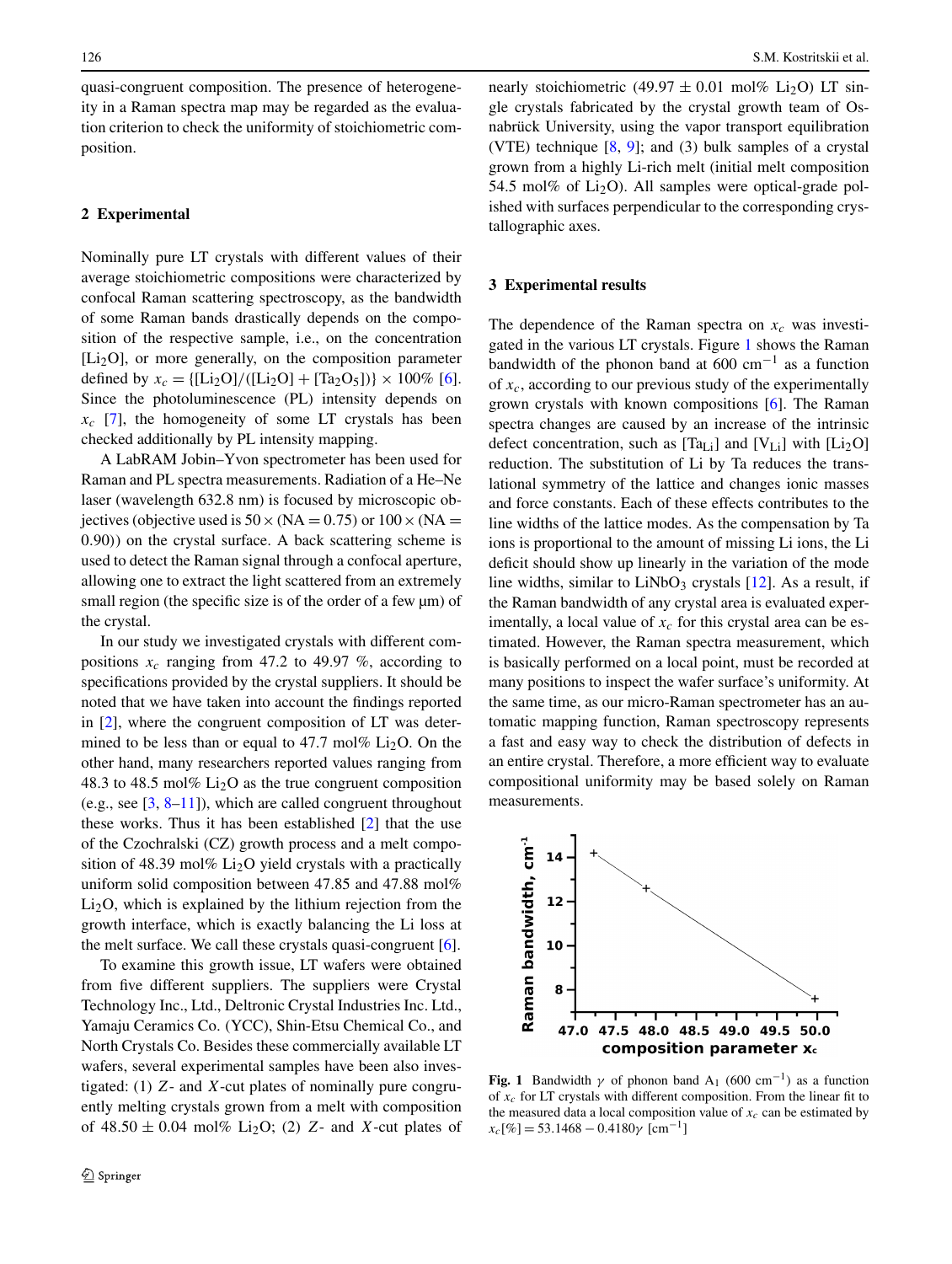<span id="page-2-0"></span>

**Fig. 2** Variation of Raman spectra along the growth direction in so-called congruent LT crystal grown from melt with  $48.5 \text{ mol\% Li}_2\text{O}$ . (1) to (5) denote the different areas along the crystal boule: (1) is near the boule bottom, and the corresponding axial position is  $X = 0$ ; (2) is 4 mm above the boule bottom, i.e.  $X = 4$  mm; (3) is for  $X = 20$  mm; (4) for  $X = 54$  mm; (5) for  $X = 58$  mm, i.e. the top area near the "boule shoulder" (the name of this area is taken from [[10](#page-5-0)])



**Fig. 3** Spatial distribution of the composition parameter  $x_c$  along the lateral direction showing radial inhomogeneity of a standard congruent LT wafer (**a**) and quasi-congruent LT wafer (**b**)

In Fig. 2 this spatial dependence along the growth direction of the crystals is shown. In the so-called congruent LT crystals, the Raman bandwidth gradually increases with increase of the distance from the top of the crystal. This indicates that the composition gradually changes as it grows. In addition, the variation of the Raman bandwidth along the lateral direction was measured, and a significant level of radial compositional inhomogeneity has been found in all nonstoichiometric experimental crystals.

Raman mapping demonstrates a pronounced variation of phonon bandwidths for wafers of both congruent and quasicongruent composition, pointing to a significant compositional inhomogeneity in wafers diced from standard crystals produced by the single-crucible CZ growth method; see Fig. 3. The composition gradient ∇*xc* (relative composition change per unit length) depends on the orientation and position of the wafer relative to an as-grown crystal boule used for wafer fabrication. The maximum value of  $\nabla x_c$  for radial inhomogeneity is found to be 0.163 and 0.036%/cm



**Fig. 4** Raman spectra of off-congruent ("stoichiometric") LT crystal grown from (1) Li-rich melt (with  $54.5 \text{ mol\% Li}_2\text{O}$ ) and (2) near-stoichiometric LT crystal fabricated by a VTE method. Broadening of the four most intensive Raman bands, weak (but evident) extra bands and marked PL intensity (background intensity in the spectral range from 300 to 1000 cm−1*)* in the spectrum of off-congruent LT point to a significant concentration of intrinsic defects in contrast to VTE-LT crystals

in wafers cut from congruent and quasi-congruent crystals, respectively. Thus, the vendors' value of  $x_c$  should be regarded either as a starting composition parameter of the melt used, or as a value averaged over different parts of many wafers. According to the specifications of the so-called quasi-congruent LT crystals supplied by Crystal Technology Inc. [\[13](#page-5-0)] and Deltronics Crystal Industries Inc. [\[14](#page-5-0)], these crystals should have an average composition of  $x_c = 47.88 \pm 0.015\%$ , a small compositional inhomogeneity within thin crystal wafers and a small dispersion of composition among various wafers. However, the minimum value of the radial inhomogeneity,  $\nabla x_c \approx 0.015\%$ /cm, was observed only for a 2-cm-radius central part of some best quasi-congruent wafers. At the same time, even such a small level of compositional inhomogeneity was found to be not acceptable for fabrication of integrated optical devices [\[4](#page-5-0)]. On the other hand, for LT wafers grown from melts with  $\sim$ 48.5 mol% Li<sub>2</sub>O, having compositions of  $x_c = 48.22-$ 48.40% in the center, radial dispersions in the range 0.05  $\leq \nabla x_c \leq 0.163\%$ /cm are obtained.

According to the phase diagram of the  $Li_2O$ –Ta<sub>2</sub>O<sub>5</sub> pseudo-binary system, the  $Li_{1-x}$ −Ta<sub>1+*x*</sub>O<sub>3</sub> solid solution with a stoichiometric composition (Li:Ta =  $50:50$ ) was found to coexist in equilibrium with a Li-rich liquid phase near the eutectic point [[15\]](#page-5-0). Using this phase relationship, Li-rich melts were used for crystal growth by the CZ method and the initial composition of the melt was set at 54.5 mol%  $Li<sub>2</sub>O$ , which should theoretically allow [[15\]](#page-5-0) for the growth of a stoichiometric LT (SLT) crystal. Compositional uniformity of this LT crystal was measured by Raman spectra that we have recorded in different areas of the crystal boule, resulting in maximum values  $\nabla x_c = 0.215\%$ /cm. Furthermore, the Raman spectra analysis demonstrates (Fig. 4) that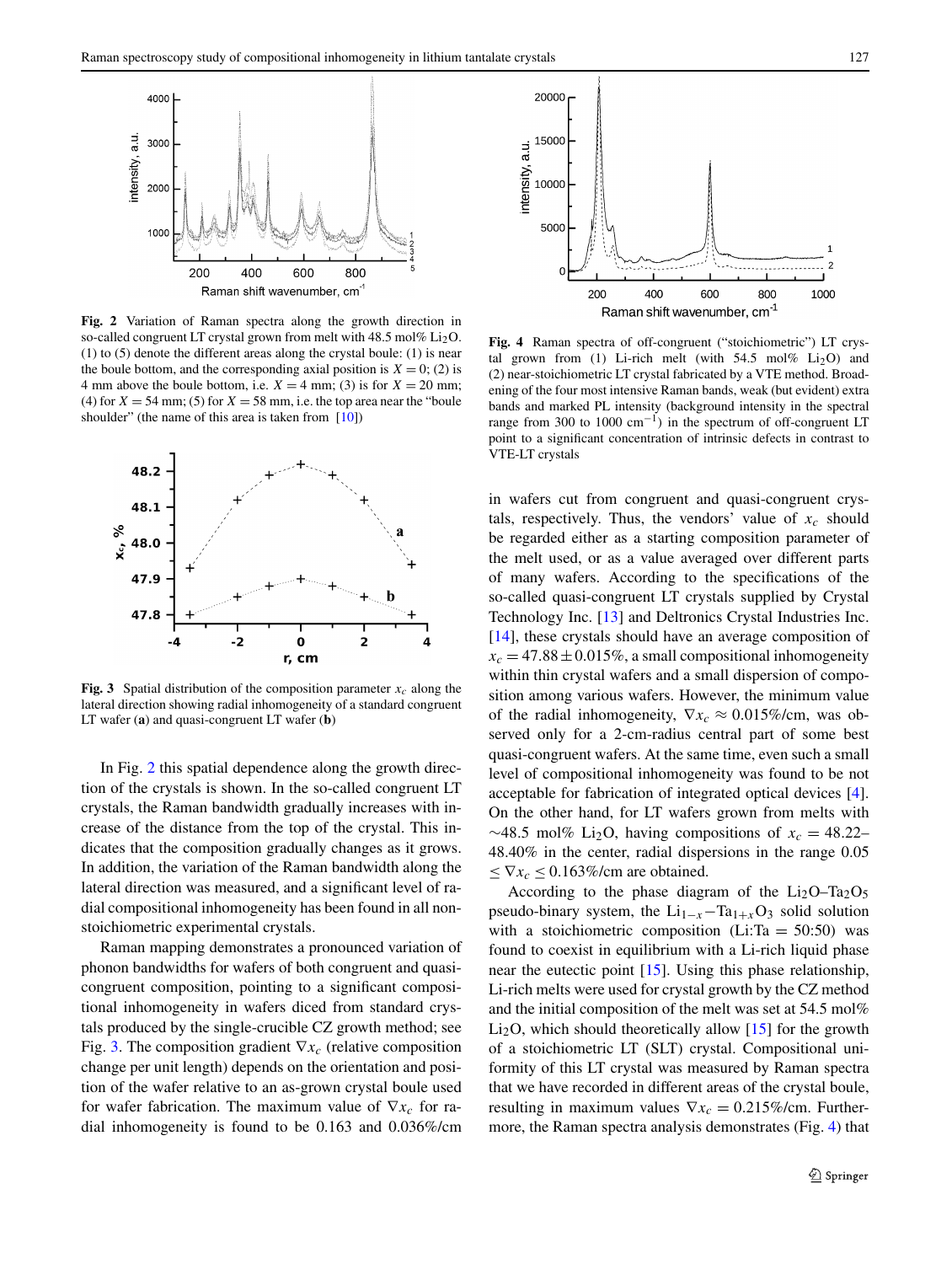

**Fig. 5** PL spectrum of *X*-cut wafer of near-stoichiometric VTE-LT crystal  $(x_c = 49.97\%)$  at high-intensity excitation via focused beam (microscope objective  $50 \times (NA = 0.75)$ ) of a 5-mW He–Ne laser. Polarization geometry is *X(YZ)X*

any area of the crystal grown from a Li-rich melt has a significant inherent Li deficiency.

In contrast to the former results, Raman spectroscopy measurements show that near-stoichiometric crystals  $(x_c =$ 49*.*97%*)* produced by the VTE technique [\[8](#page-5-0), [9](#page-5-0)] are practically compositionally uniform. In such VTE-LT crystals, except for the region near the crystal surface, the Raman bandwidth is found to be constant along the lateral direction. These results confirm the recent finding [[16\]](#page-5-0), that the CZ method combined with the VTE technique enables both homogeneity and near-stoichiometry of the crystal composition. It should be noted that a rather high degree of compositional uniformity was recently also reported for nearstoichiometric LT crystals grown by the double-crucible CZ growth technique [[10\]](#page-5-0).

The uniformity of VTE-LT crystals has been further confirmed by mapping of the photoluminescence (PL) intensity with the aid of a confocal Raman spectrometer. Figure 5 shows an example of a PL spectrum excited by a strongly focused beam of a He–Ne laser in a near-stoichiometric VTE-LT crystal  $(x_c = 49.97\%)$ . A broad luminescence band is centered at a wavelength of 820 nm (this band has a larger intensity in the both congruent and quasi-congruent crystals). Although measured PL intensities cannot be used directly as an absolute measure of the stoichiometric composition, in-plane PL intensity mapping may be effectively used for tomography of composition inhomogeneities of LT wafers. Such a PL intensity map obtained with a LabRAM Jobin–Yvon spectrometer in automatic (*XY* ) scan mode for high-intensity excitations at a wavelength of 632.8 nm is shown in Fig. [6](#page-4-0) for the VTE-LT crystal. Although the PL

intensity is quite uniform, for a quantitative analysis of the residual inhomogeneity it is necessary to study the dependence of the PL intensity on  $x_c$ .

### **4 Discussion**

As has been shown experimentally, the congruent and quasi-congruent crystals show a significant degree of compositional inhomogeneity. It may be concluded that the growth process for LT has not yet reached the maturity level exhibited by LiNbO<sub>3</sub>(LN). For example, commercially available LN crystals have a compositional uniformity of  $\pm 0.003$  mol% Li<sub>2</sub>O within large-diameter boules [\[17](#page-5-0)]. From this value a composition gradient  $\nabla x_c \leq 6 \times$  $10^{-4}\%$ /cm can be obtained, which is undetectable by Raman and other modern methods. Because LT has the much higher melting point of  $T_m = 1650^{\circ}\text{C}$  compared to LN  $(T_m = 1253$ °C for congruent composition), at such relatively high temperatures  $Li<sub>2</sub>O$  out-diffusion during growth is likely to be high. This results in off-congruent (Li deficient) and compositionally non-uniform LT crystals exhibiting a large number of defect sites [[2\]](#page-5-0). Because earlier grown crystal parts (top of boule) have a longer exchange time with the surrounding atmosphere, the exchange (Li deficit) is more pronounced in those regions (see Fig. [2](#page-2-0)). Such an inhomogeneity level is not acceptable for most applications of wafers diced from LT crystals.

The value of extraordinary refractive index  $n_e$  is sensitive to the stoichiometric composition  $x_c$  and tends to change during crystal growth as  $\partial n_e/\partial x_c = 0.0065 \pmod{6}^{-1}$  [\[10](#page-5-0)]. However, applications on integrated optics require maximum fluctuations of  $x_c$  within a wafer to be below 0.01 %, which corresponds to  $6.5 \times 10^{-5}$  in terms of refractive index fluctuations. It is extremely hard to measure such a small difference using direct methods, and only indirect methods, based on the measurement of intermediate physical parameters, may be suitable. Although Raman scattering tomography is not suitable for direct determination of the refractive index itself, it may be used to evaluate the uniformity of the stoichiometry composition as well as the distribution of intrinsic strain. Therefore, from the in-plane composition  $x_c$ within the wafer surface one may conclude to the homogeneity of the (extraordinary) refractive index  $n_e$  of the re-spective sample [[10,](#page-5-0) [11](#page-5-0)], which is a crucial property for integrated optical devices having rather large dimensions along the (main) propagation direction of guided light. Note that the effect of nonuniform intrinsic strain, manifesting itself in a spatially dependent frequency shift of Raman bands [\[18](#page-5-0)], has not been observed in all the studied LT crystals. Thus, Raman tomography may be employed for acceptance inspection of advanced LT wafers for integrated optical device fabrication. According to the previously published findings [\[6](#page-5-0), [18](#page-5-0), [19\]](#page-5-0), Raman tomography should be applicable to wafers of all orientations.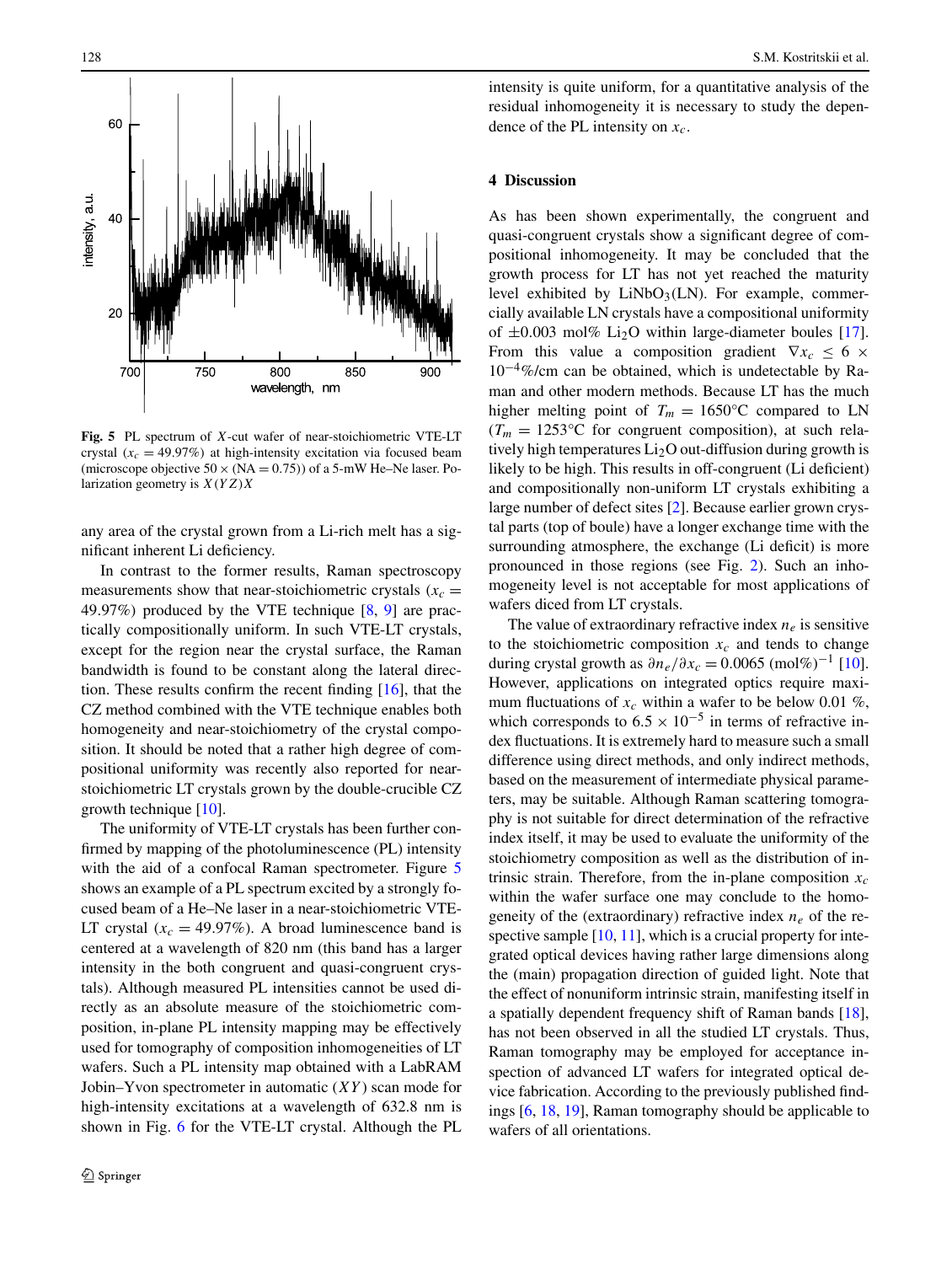<span id="page-4-0"></span>

**Fig. 6** In-plane tomography of photoluminescence (PL) intensity of the *X*-cut surface of a near-stoichiometric VTE-treated LT wafer. The excitation wavelength was 632.8 nm with a power of about 5 mW, corresponding to the high-intensity excitation regime (LabRam confocal microscope with objective  $100 \times (NA = 0.90)$  and  $150$ -µm confocal

aperture, thus photometered depth is estimated to be around 6  $\mu$ m). PL intensities are shown by a linear gray scale, where the relative difference between maximum (*bright gray*) and minimum (*black*) PL intensities is described by a factor of 1.12

At the same time, the PL spectra measurement may be used as a complimentary or primary method for the evaluation of compositional uniformity of nominally pure  $LiTaO<sub>3</sub>$ crystals. Combined solution of the previously derived equations, describing the dissociation-annihilation process [[20\]](#page-5-0) and the PL excitation [\[7](#page-5-0)], gives the following result for the dependence of the polaron PL intensity *I*lum on the exciting cw light intensity *J* :

$$
I_{\text{lum}} \sim A J^{3/2} (0.5 - x_c / 100\%)^{1/2} \tag{1}
$$

where *A* is a proportionality coefficient related to the degree of small residual chemical reduction (i.e., concentration of bipolarons in nonilluminated crystal), quantum efficiency of luminescence, absorption cross section for bipolarons (B), generation and recombination rate of single polarons (P) within a photoinduced second-order reaction [[20\]](#page-5-0):  $B \Leftrightarrow P + P$ .

Thus, the PL intensity should decrease with  $x_c$ , tending to zero at  $x_c \rightarrow 50\%$ . We see that relation (1) is in good agreement with the general feature of experimentally observed dependences of  $I_{\text{lum}}$  on  $x_c$  and  $J$ . Therefore, the contrast in the PL intensity map, which is related to the variation of  $x_c$ in near-stoichiometric LT crystals, can be described by

$$
\partial (I_{\text{lum}})/\partial x_c \sim 0.5 A J^{3/2}/(0.5 - x_c/100\%)^{1/2}
$$
 (2)

According to the latter relation, to obtain a higher PL contrast, it is necessary to use an excitation with the highest acceptable intensity *J* . Using our experimental data on the PL contrast (see Fig. 6) with respect to the signal-to-noise ratio and the absolute value of  $x_c = 49.97 \pm 0.01\%$  provided by

VTE-LT crystal's producer [8,9], the relative compositional resolution of confocal PL mapping is estimated by (2) to be about  $\leq 0.0025$  mol% [Li<sub>2</sub>O] in this particular case. At the lower limit of the near-stoichiometric range  $(x_c \approx 49.6\%)$ , the relative compositional resolution must be worse (about  $0.012 \text{ mol\%}$  [Li<sub>2</sub>O]). Of course, the evaluation accuracy of the absolute value of  $x_c$  with the aid of PL spectroscopy may be worse than these figures, as it is mainly limited by the accuracy of the data on  $x_c$  for standard samples used for calibration of relative variations. Another limiting factor consists of the fact that in near-congruent crystals the PL intensity depends primarily on the degree of the residual chemical reduction and secondarily on the relatively small variation of the stoichiometric composition within the specific range of the inhomogeneity of these crystals. However, there is a rather good quantitative correlation between the spatial variations of the PL intensity and Raman bandwidth in all the near-congruent crystals studied (e.g., see Fig. [2\)](#page-2-0). It may be concluded that the residual chemical reduction degree is almost constant along LT crystals fabricated in standard conditions.

The PL intensity map may provide more detailed information on the composition distribution compared to that achieved with a Raman map. For example, no difference in the Raman bandwidths was observed at different regions of the near-stoichiometric  $LiTaO<sub>3</sub>$  crystals fabricated by the VTE technique. At the same time, the PL intensities differ by 1.12 times (Fig.  $6$ ), which allows one to highlight a lateral compositional non-uniformity of  $\nabla x_c \leq 0.006\%$ /cm, while the absolute average value of the composition is  $x_c$  =  $49.97 \pm 0.01\%$  in these VTE-LT crystals.